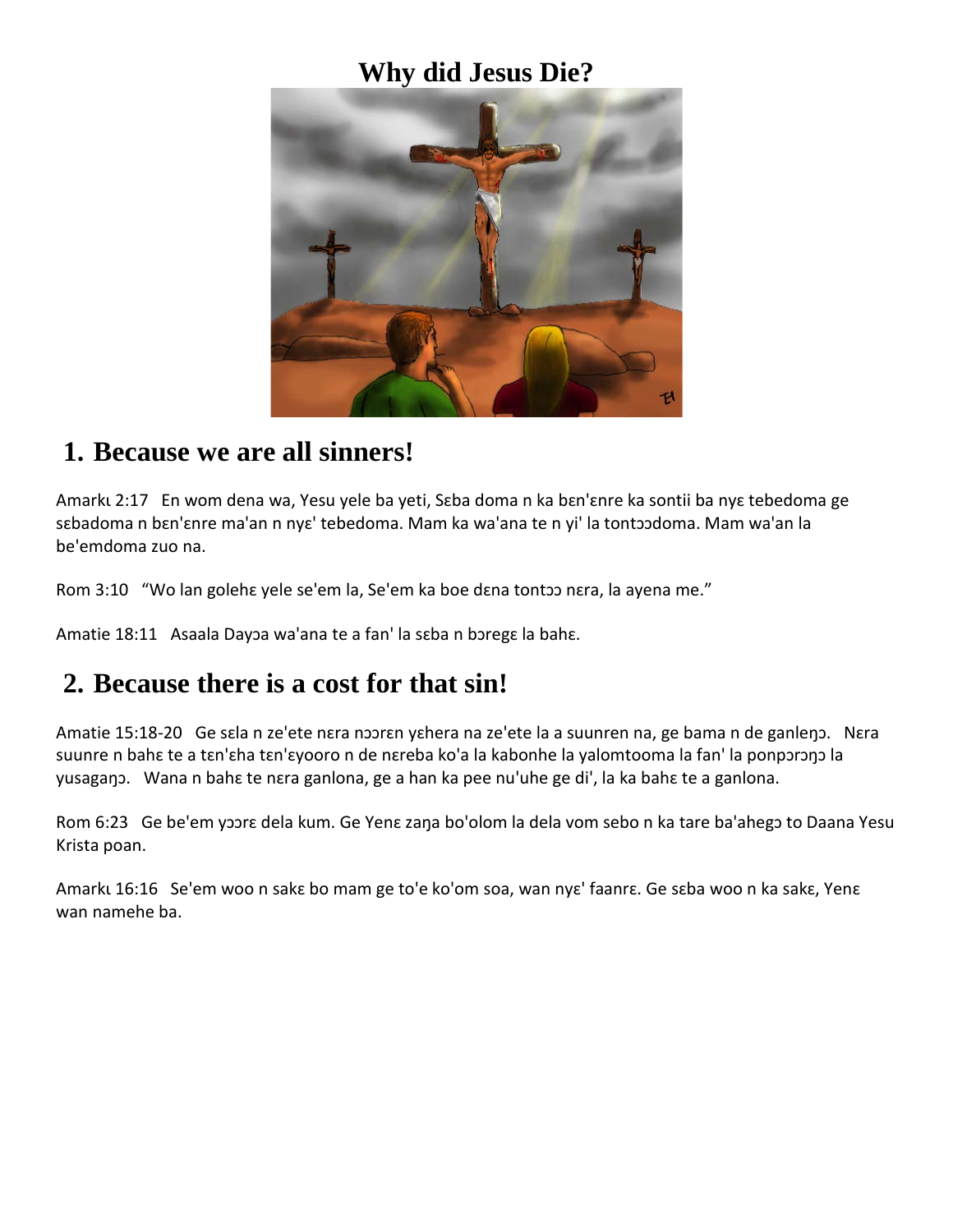

**There is a cost for sin!**

## **3. Because Jesus died and paid for our sins on the cross!**

Amatie 1:21 A wan dɔgɛ bodibila te ho segɛ a yu'urɛ Yesu. Se'ere n sɔe la a wan fan' a nɛreba bahɛ ba yelebe'ero poan.

Rom 5:8 "Yenɛ pa'alɛ tɔ, en nɔŋɛ tɔ se'em. A pa'alɛ tɔ a nɔŋerɛ wa la ton nan kelom dɛna yelebe'erodoma te Yesu Krista ki bo to."

Azã 3:16 Te Na'ayenɛ daa nɔŋɛ teŋa wa zuo nɛreba mɛ. Bala n sɔe, te a dekɛ mam a dayɔa ma'an tehɛ te se'em woo n nam mam, kan sagom, ge a wan tara la vom n ka tare ba'ahegɔ.

Amatie 18:11 Asaala Dayɔa wa'ana te a fan' la sɛba n bɔregɛ la bahɛ.

## **4. Salvation is a free gift, not by good works. You must take God's word for it, and trust Jesus alone!**

**Tõoma** 4:12 Yesu ma'an n wan ta'an fan' ya bahɛ ge Yenɛ daa ka bahɛ te nɛra ayema bɔna teŋa wa zuo te nɛra wan yi' a yu'urɛ te a fan' en bahɛ.

Efɛɛzɩ 2:8-9 La dela Yenɛ zo'ohogɔ la zuo te ya nyɛ' faanrɛ doohe la yan nam la zuo. Dena wa dagɛ la ya mɛŋa etegɔ, ge la dela Yenɛ bo'olom. La dagɛ la ya mɛŋa tone te se'em wan ŋmɛ' nyɔn'ɔn.

Atiti 3:5 N daa fan' to bahɛ la daa dagɛ la tom mam mɛhe daa eŋɛ la sɛla n an soŋa zuo. Ge, la dela a mɛŋa n zote ninbon'on bo'ora nɛreba la zuo te a fan' to bahɛ yɛhera Sea la tooma poan. A Sea la tooma la dela a duuhe la to yelebe'ero baha ge te to ana wo ba malom doga tomam ma ge te to dana narepaalehe.

# **5. We must put our faith and trust in Christ alone!**

Amarku 9:23 Yesu daa yele en yeti, Ho han saka bo mam n wan ta'an teba en. Sala woo ka toe bo se'emdaana n sakɛ bo mam.